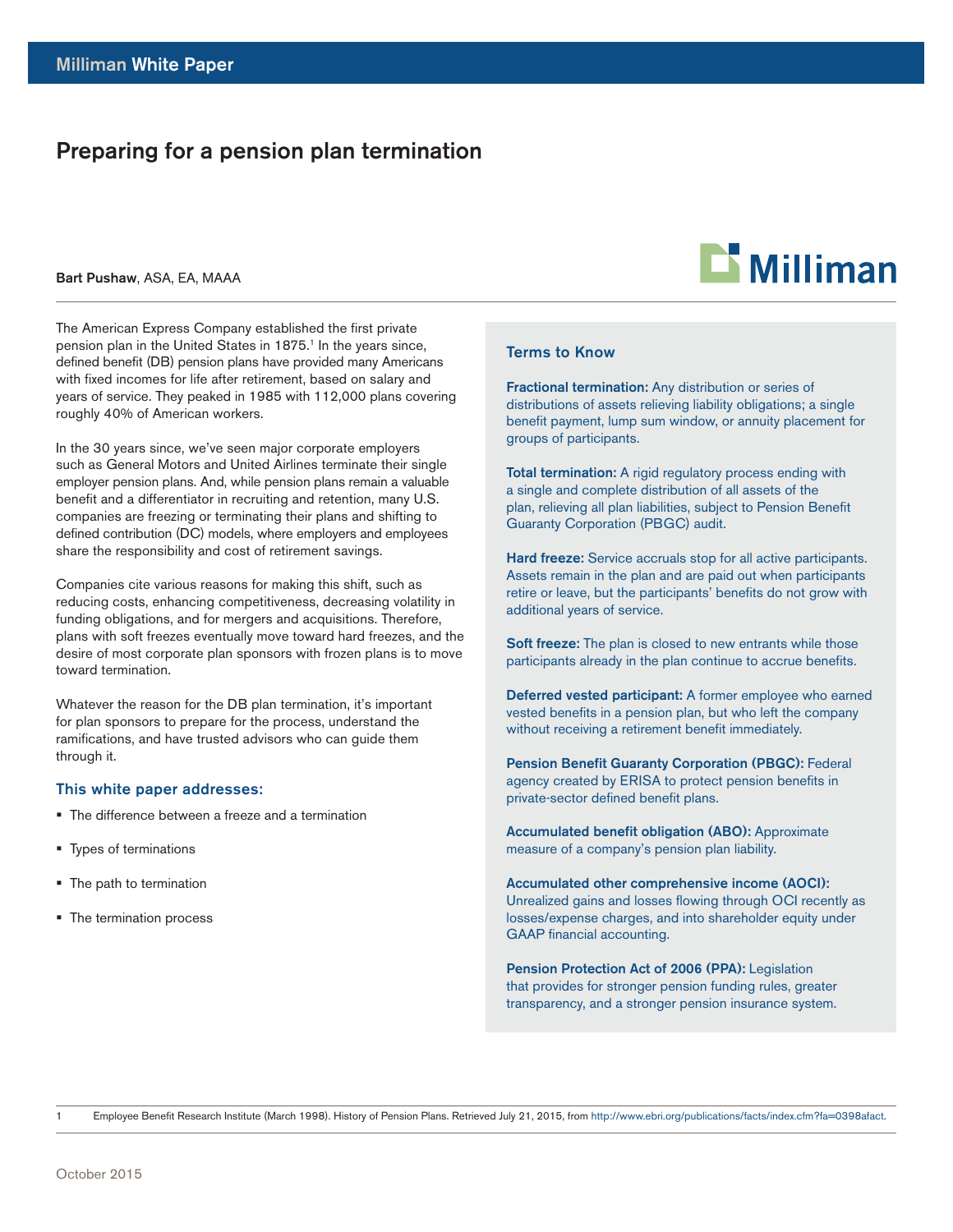#### **FREEZE, THEN TERMINATE?**

Freezing a plan may help reduce long-term cost and volatility, while terminating a plan relieves sponsors of all management tasks and costs.

# To say a plan is frozen typically means the monthly pension

benefit amount is fixed, no longer growing with service or pay. A pension plan formula typically has a pay component and a service component. When only one of these (as compared with both) is fixed, it is usually only in a transition phase, reflecting grandfathering of benefits perhaps. When both the earnings and service factors are frozen, so that the monthly benefit is therefore fixed as well, the plan is usually called "hard frozen." By contrast, a "soft frozen" plan doesn't fix the benefit formula factors, but rather changes the plan population by closing it to new participants.<sup>2</sup>

More important to the finances of the plan is the value of the benefit, the liability. The benefit itself is a series of cash flows expected to commence when participants reach age 65. A value at any time before that is simply a present value reflecting the time value of money. This tells us several things—for example, for any given monthly benefit amount, the younger the participant the smaller the liability value, and the older the participant the higher the liability value. Said differently, the value of \$1,000 of monthly benefit grows as someone gets closer to distribution at age 65, as illustrated in Figure 1.

#### **FIGURE 1: VALUE OF \$1,000 OF BENEFIT BY AGE**



20 23 26 29 32 35 38 41 44 47 50 53 56 59 62 65 68 71 74 77 80 83 86 89 92

Once benefit payments commence, the value of the remaining pension declines. A plan whose participant population is weighted toward retirees might see the total liability decline year to year. A plan with few retirees and more active or term vested participants will see liabilities grow year over year. Freezing a plan slows the growth of plan liabilities but does not stop it.

#### Now let's move on to plan termination

Terminating a DB plan eliminates liabilities through plan asset distribution of lump sum cash outs and annuity purchases. After the successful completion of a plan termination, the corporate DB plan ledger accounts are all zeroed and closed, operations cease, and legal and other risks are mitigated.

So when should a plan sponsor make the move from active or frozen to termination? One answer is when the pain is the least. Further, in addition to the usual circle of advisers and auditors, federal agencies take a keen eye and may come knocking when plans are terminated. The good news is that, when followed prudently, a well-planned termination process will lower risks and pain significantly.

# **TERMINATION SPECTRUM**

When considering a DB plan termination, plan sponsors have two termination approaches—fractional and total. Total termination results in total abolishment of the plan with nothing remaining, neither liabilities nor assets, going forward. It's a total termination because it's the big one, a big bang. It's a serious transaction that requires employers to follow what are perhaps the most stringent time frame and reporting processes facing a DB plan. Its fractional termination brother, on the other hand, offers greater flexibility and, perhaps, a lesser financial impact.

Every time a lump sum is paid, a plan is just a little closer to termination. One example of a fractional termination is a lump sum cash-out initiative, which batches individual lump sums into large groups of lump sums. Over time, numerous fractional terminations can almost add up to a total termination. A one-time total termination takes this further and either offers lump sums or annuitizes all participants at one time.

Two additional points: 1) a terminating plan must be frozen, but a frozen plan need never terminate, and 2) freezing a plan impacts only liabilities, while terminating impacts both assets and liabilities.

Figure 2 shows different stages of a plan termination for both assets and liabilities.

| <b>FIGURE 2: BALANCE SHEET LEVERS</b> |                                                                    |
|---------------------------------------|--------------------------------------------------------------------|
| <b>STRUCTURE CHANGED</b>              | <b>EXAMPLES</b>                                                    |
| Assets                                | Liability-driven investing (LDI)                                   |
| Liabilities                           | Final pay to career average, cash balance,<br>soft and hard freeze |
|                                       | Fractional termination, total termination                          |

2 A hard frozen plan is also closed to new participants.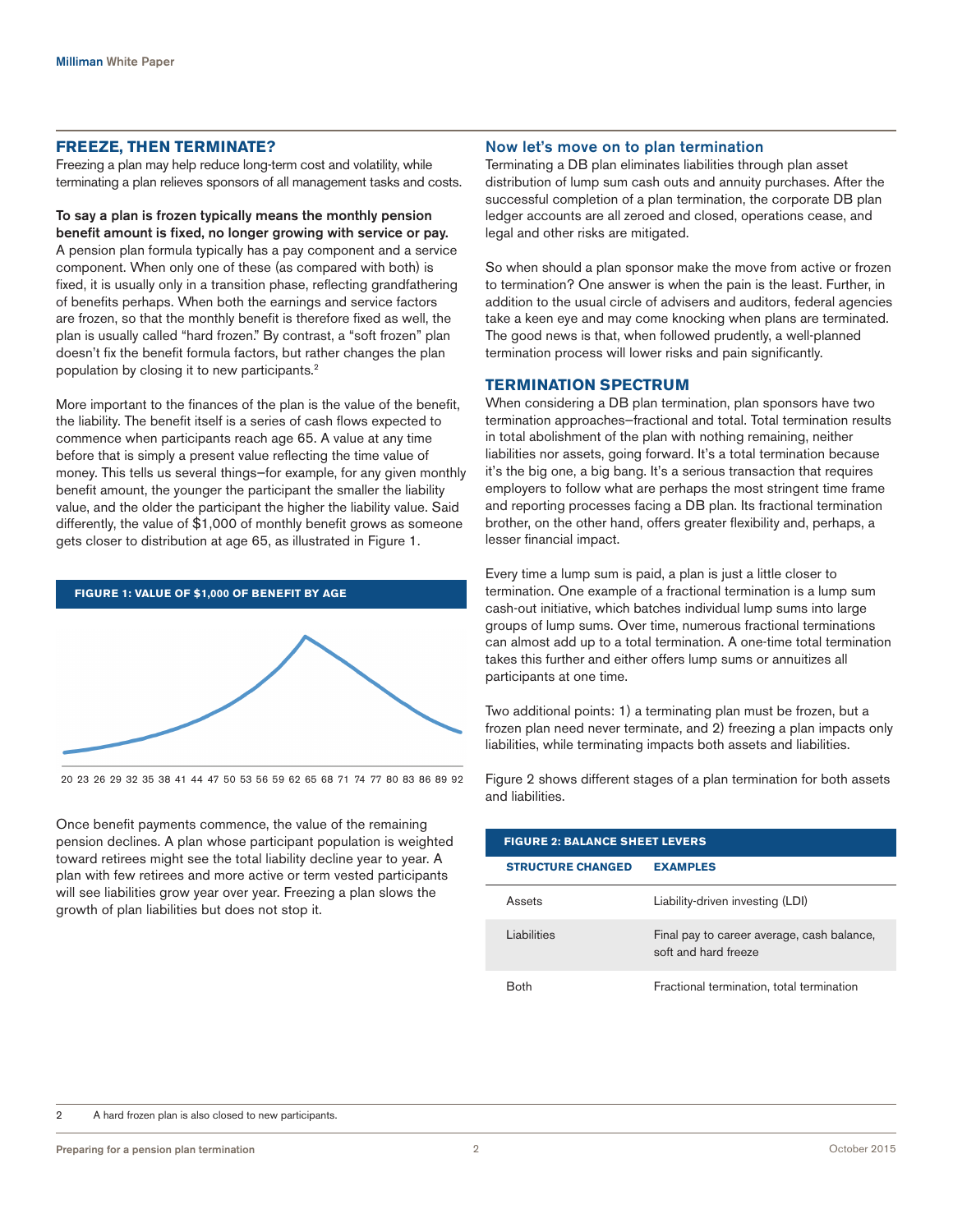#### **THE PATH TO TERMINATION**

To determine whether a total termination is in the best interest of the plan sponsor, it's important to understand certain key considerations before making the final decision. Each of the factors shown in Figure 3 should be taken into account.



## **Economics**

Cash, of course, is required for plan termination. For example, a legacy plan with \$200 million of ABO liability and a \$190 million asset market value might need additional cash of \$40 million to pay all termination liabilities—three times greater than the net pension liability on the corporate balance sheet.

Timing a plan termination can be like playing a roulette wheel when your number doesn't show up. Some plan sponsors have been wagering on interest rate increases for some time now to little or no avail.3 Often the decision to bite the financial bullet and terminate comes from boards of directors, often motivated by competitors' actions.

Mortality improvement and longevity risk also come into play. Plan obligations increase with discrete updates of life expectancies such as the current implementation of the Society of Actuaries' RP/MP 2014 mortality table and mortality improvement scale set.<sup>4</sup> Another factor is that a history of successful lump sum de-risking events can lead annuity carriers to assess surcharges in placements, which is due to anti-selection concerns.

## *Buyer's remorse*

Plan sponsors may experience buyer's remorse when they consider the risk that subsequent rate increases might be soon and large, making yesterday's decision a costly one. Lump sum cash-out initiatives had once been interest rate plays but now have grown into ways to reduce exploding PBGC premiums. When assessing cost savings, it's important to consider scenarios of rate increases reducing required lump sum amounts versus a one- or two-year premium payment in the meantime. In this case, a series of fractional terminations, which end with a smaller-bang total termination, might benefit the sponsor in a manner similar to dollar cost averaging.

Waiting out rate increases in some cases might reduce the noncash accounting charge on settlement, which is looming on the corporate balance sheet under the beastly acronym of AOCI—accumulated other comprehensive income. The AOCI entry has emerged in around 30% of pension obligation for many plan sponsors and has

substantially risen as interest rates have declined over the past 20-plus years, inflating those obligations significantly. Hoped-for rate increases might reverse these accumulations and lead to lower settlement charges on termination. Recent risk management trends might prevent this, however. Every time a benefit is paid, actuarial losses in AOCI get locked in as those assets and liabilities are no longer available to generate offsetting gains with better-thanexpected asset returns or interest rate increases. This is as true in the case of monthly pension checks and lump sum windows as it is in the ultimate termination event.<sup>5</sup>

#### Funding/timing

While the Internal Revenue Service (IRS), Financial Accounting Standards Board (FASB), PBGC, and consulting firms define liability in many ways, a plan termination is generally concerned with two types of liabilities—lump sums and annuity premiums. These are the two methods to effect a termination, which settles liabilities through a payout of assets.

Terminating a plan requires participants to select between a current lump sum or rollover today, or an annuity contract for deferred future payments. In our experience, we've found that almost all retirees will continue their pensions via an annuity contract with an insurance carrier<sup>6</sup> and the vast majority of non-retirees will select a lump sum or rollover. This ratio nurtures the ability to estimate the gross termination liabilities of the plan, and can be broadened to provide a range of estimates. If termination estimates extend into the distant future, additional assumptions must be made for future interest rates and intervening investment returns and contributions.

With PPA, lump sum values are generally in line with IRS funding target liabilities, though some differences exist. Annuity values, however, are known to be larger than funding liabilities. The difference, ranging from a 10% to 40% additional cost, is due to two factors. First, selling annuities is the carrier's core business, which means a profit must be generated while facing risks. Second, the premium must provide for administration (and other) costs for the lifetime of the contract.

3 It is the author's opinion that waiting to "win" has led many sponsors to lose patience and begin fractional terminations even in light of the seemingly unfavorable economics thinking that something, anything, needs to be done.

4 A brief window currently exists before the Internal Revenue Service (IRS) is expected to update regulations requiring use of these new tables for either or both minimum funding requirements under IRC §430, and lump sum determinations, under IRC §417(e).

5 Obviously, this changes as settlement account thresholds are breached and those losses re-class and become "chiseled in stone," resulting in debits to retained earnings. 6 Generally, retirees have already selected their benefit forms and are not given another opportunity to choose. They simply have an annuity bought for them.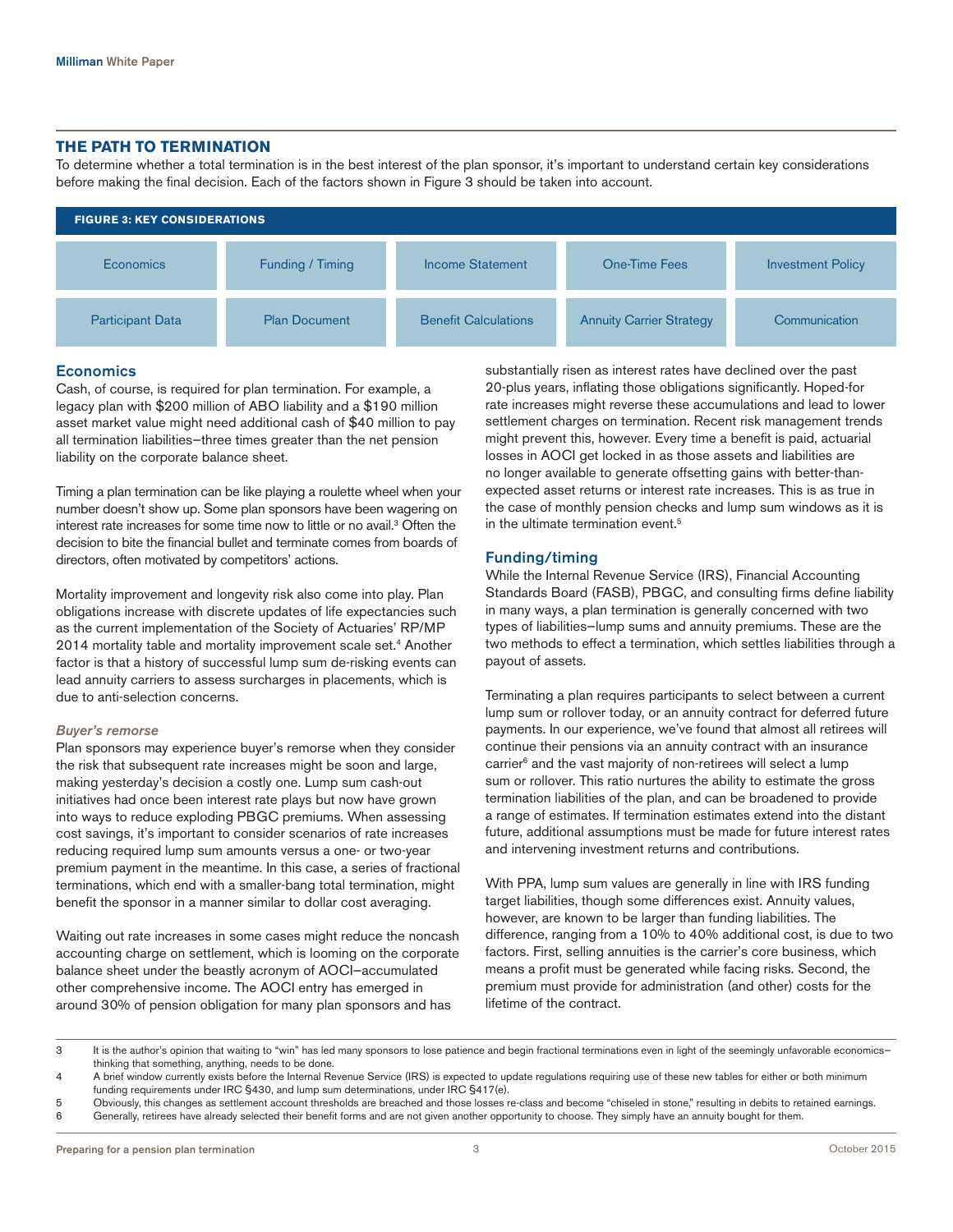In the end, assessments need to show the range of likely cash contributions, noncash accounting charges,<sup>7</sup> and administrative costs<sup>8</sup> involved with terminating the plan. They can be prepared for each year into the future using some set or sets of assumptions. Experience shows that extraordinary noncash charges might be readily explained away to shareholders, but a commitment of a large chunk of cash is tougher to do, away from capital expenditures for example.

When planning for a termination, it's important to assess both the time frame for termination and the amount of cash to commit in the budget. The graph in Figure 4 shows an example of a company that needs about \$8 million in each of years 2 and 3 to be fully funded and able to terminate at the end of year 3. But we can also see that if the company can only commit to \$2.5 million in annual contributions, then it can terminate at the end of year 7. This type of assessment allows the plan sponsor to select a termination horizon based on the annual cash contribution level that best supports the budget.

Word to the wise: An actuary with broad experience in plan freezes and terminations can help plan sponsors assess funding requirements and time horizon for a plan termination.

# Example

Let's say we have a 35-year-old employee with a vested benefit who selects an annuity purchase upon termination. Ongoing administrative fees for a pension plan are typically slightly less than 1% of assets per year. The annuity carrier needs to bundle all future years' expected administrative fees up front into the annuity premium to pay for future contract services, even though the plan actuary doesn't bundle them into funding liabilities under PPA.<sup>9</sup> That makes the present value of a lifetime of annual 1% costs about 25% for our sample employee, translating into a carrier's expense charge of 25%<sup>10</sup> above the benefit value itself. Lump sums only provide the net value while annuity premiums must provide the gross value to deliver the benefit.<sup>11</sup>

# **FIGURE 4: PENSION PLAN EXAMPLE**



ABC Company Pension Plan Pension Dashboard Updated Through December 31, 2013 Level Contributions Needed to Fund Plan Termination

Note: The first year's contribution is fixed. The range on the bar in each year shows the sensitivity of required contributions to interest rate changes.

7 The premium carriers charge over and above the lump sum value adds to unrecognized losses.

8 These include costs of the termination process itself, but also savings related to lower PBGC premiums, audit fees, actuarial expenses, and administrative costs, which might be soft internal resources. These latter expenses are comparable to the extra cost related to purchasing annuities.

9 Under PPA, we add to normal cost the amount of expenses expected to be paid from trust assets in the upcoming year, but the liability, the funding target, is not reflective of these expenses. Some companies include such a gross up in the projected benefit obligation (PBO) liability but not many.

10 Current mortality and a modest 3¼% interest rate produce a life annuity present value of approximately 25. The current 10-year Treasury rate is closer to 2% and if used as a carrier pricing proxy, the present value and hence expense charge would be much higher.

11 A lump sum has a one-time administrative charge, that of writing the check or wiring the rollover, and is borne by the company.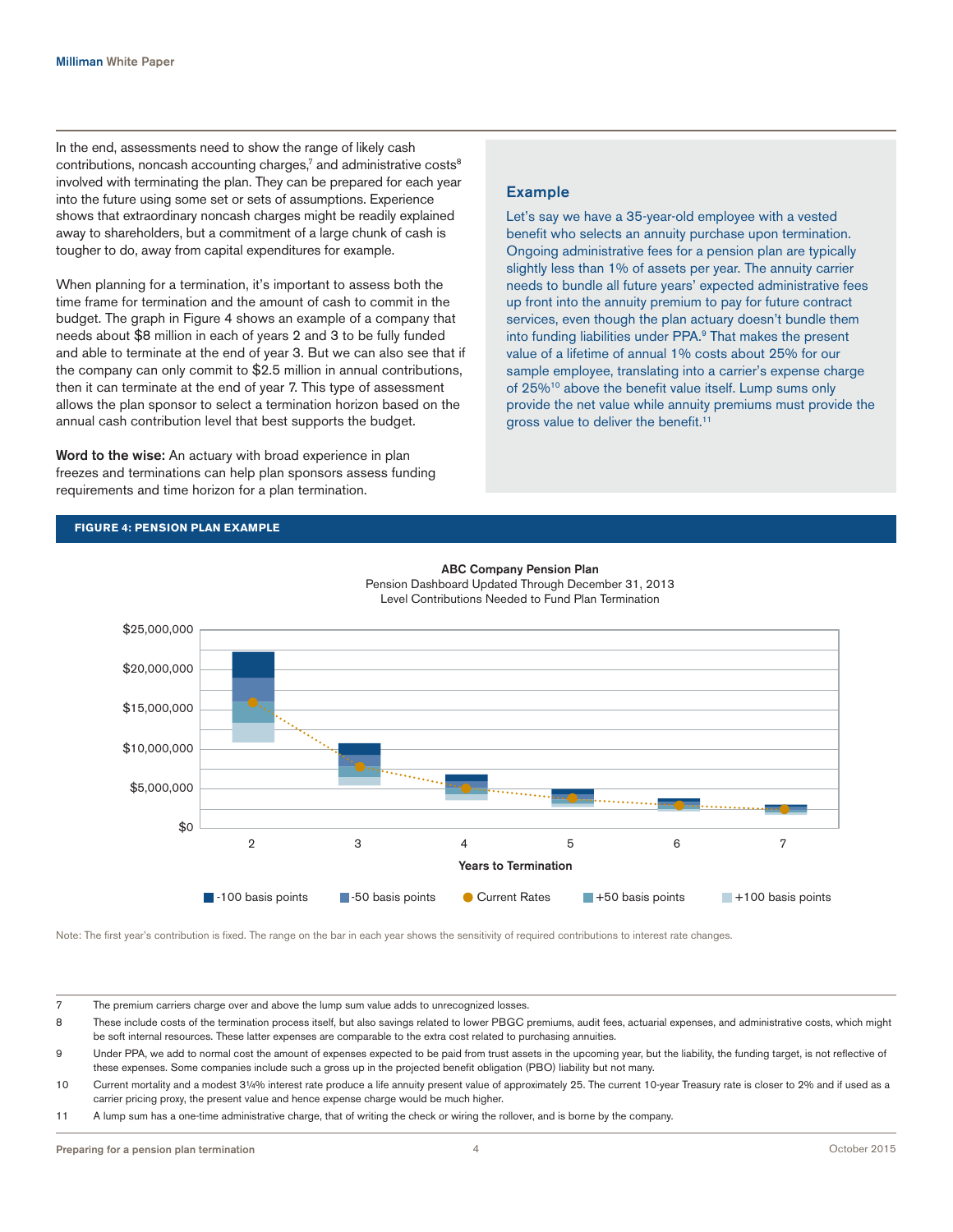#### Income statement

Large defeasance events such as a plan termination trigger an accounting event called a "Settlement." Such accounting requires the unrecognized actuarial losses, which have accumulated over the life of the plan and typically amount to around 30% of plan liabilities (though ranging widely), to be reclassified through net income from one side of the shareholder equity bucket (AOCI) to another (retained earnings). The existence of these losses in AOCI is a sign of the times, as valuation interest rates have declined for decades, delivering poor investment "returns."

Indeed, an ongoing supposition among sponsors is that such rates will soon rise, thus reversing these losses via other comprehensive income (OCI) rather than expense.<sup>12</sup> Rates may very well rise before termination, dramatically lowering liability values relative to asset values, possibly leading to an overfunded plan. This view should be tempered by two facts. First, investment markets might not like the broad environment generating the rate move and deliver lower asset returns. Second, the key liability measure in a termination environment must reflect some estimated annuity premium above that of funding liabilities and lump sums.<sup>13</sup>

Most DB plan sponsors now reflect a large AOCI debit for unrecognized actuarial losses, which for some plan sponsors approaches 30% of plan obligations. Distributing lump sums and annuities in bulk causes immediate recognition of them as OCI credits and net income debits. That is, the company takes a noncash accounting charge on its income statement.14 Absent a Settlement, they would otherwise have been re-classed over some<sup>15</sup> future period. On the one hand, accepting a Settlement now means forever locking in reduced retained earnings. On the other hand, higher interest rates might organically reduce these losses via interest rate<sup>16</sup> gains.<sup>17</sup>

#### One-time fees

Plan sponsors generally engage a team of outside professionals in both the path to termination and the termination process itself. While these professionals, such as those shown below, may already be involved with the plan, the plan sponsor will incur additional one-time fees for the termination project.

- ERISA attorney
- Plan fiduciary
- Plan actuary
- Plan administrator
- Communicator
- Annuity broker
- **Annuity carrier**
- Custodian

Many sponsors outsource virtually all of the day-to-day plan administration to pension experts whose termination experience, skills, systems, and resources far outweigh those available in-house. These experts perform tasks such as:

- Cleaning up incomplete historical participant data sets
- Calculating and certifying benefits
- Locating missing participants
- Developing employee communications, required notices, and notifications

Even when services are outsourced, internal resources will play a critical role at key decision points such as changing financial factors and contingencies, delays that are due to data issues, and gaining necessary approvals from management or the board of directors, etc.

Therefore, sound project management is key. Solid work plans and time frames should be developed and managed with teams involved with its success.

#### Investment policy

When a decision to terminate is made, the plan's time horizon dramatically shortens. This has direct impact on the investment policy. In the extreme, this means that sponsors will need to liquidate all assets at minimal loss at the right time at minimal expense. Investment advisors will work with the actuaries to understand time frames, cash flows, and risks involved to shift the policy toward its new goals. Contingencies include distributing assets in lump sum windows, small tactical annuity placements, in-kind asset transfers, and other preparatory security positioning. If not in place or only partially implemented, an LDI framework and accelerated allocation canon will be evaluated. Illiquid investments need to be scheduled for disinvestment in the most beneficial manner to the plan.

Word to the wise: Good communication with custodians is also critical. They will require lead time to prepare for the generally large volumes of checks and transfers to come, and need good files to indicate participant elections and instructions.

#### Participant data

Because termination means distributing assets to everyone in the plan, everyone in the plan must be located—dead or alive. Regulatory guidance requires that a diligent search be done to attempt to locate missing participants. Indicative data elements impacting the calculations of benefit amounts should be finalized, and the benefit

- 12 Another view is that rates won't decline further, therefore lessening any pain to the wait-and-see position.
- 13 Some observers relate annuity premiums to GAAP ABO measures; in this case, however, funding liabilities were used to avoid pension relief variances and incorporate current rates. 14 Many other strategies exist, such as spinning off the retiree group into its own plan and then terminating the left-behind plan at a lesser (fewer annuity premiums) cost. Presumably, one could poll participants on their choice between an annuity and lump sum and spin off all annuity electors into their own plans to wait out interest rate increases while terminating the other plans with lump sum distributions.
- 15 Most frozen plans use a period equal to average future life expectancy, around 30 years.
- 16 Other sources of gains might be realized, such as asset returns, mortality, etc. Interest rates are generally the most expected gain source.
- 17 Even in the case of no settlement, distributions of any size lock in the losses historically attributed to them, with recognition coming at future settlements, regardless of subsequent gains on remaining obligations and assets.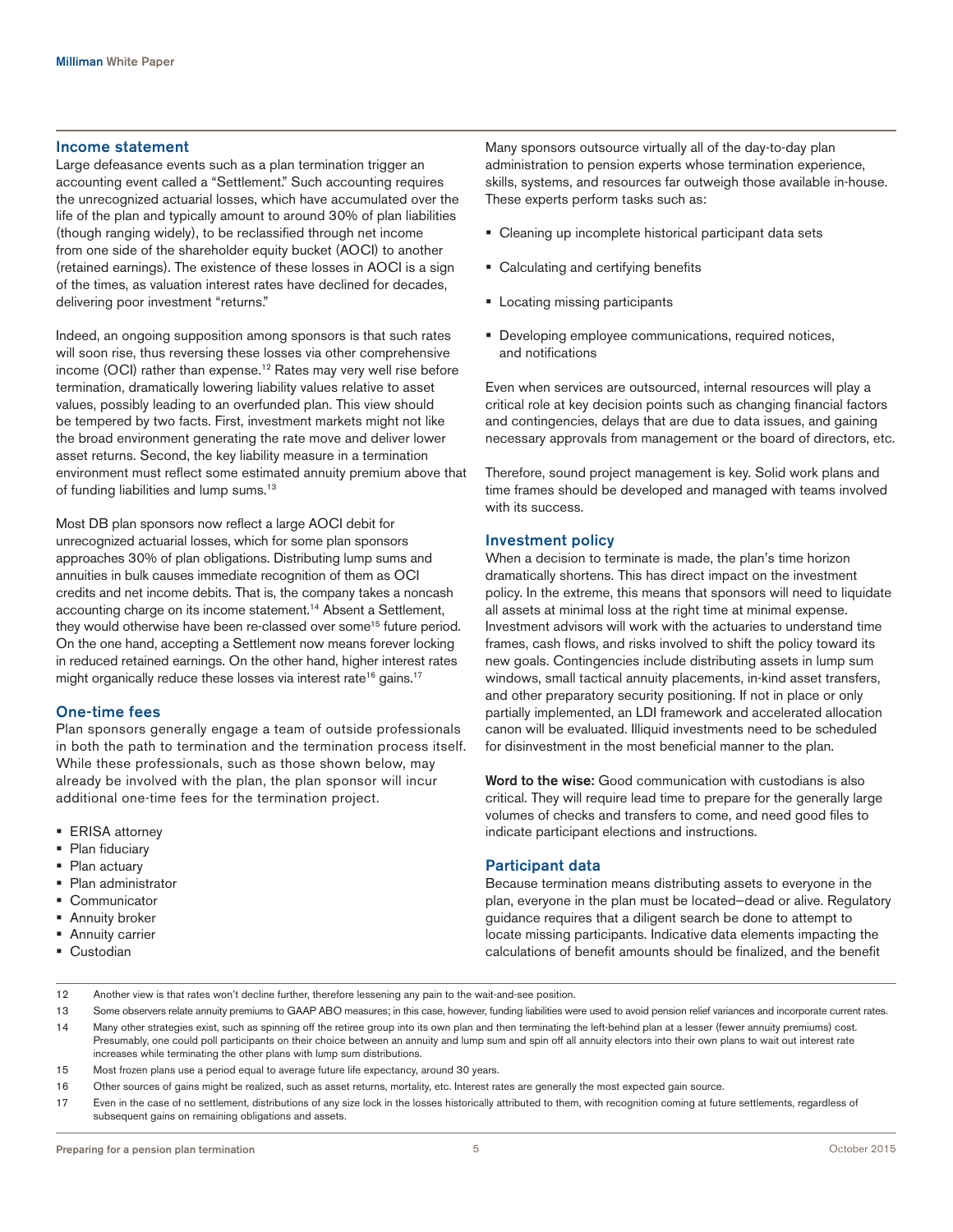amounts need to be certified as accurate by administrators.<sup>18</sup> Sufficient lead time must be allocated so that all data issues are sufficiently resolved when statutory notification processes begin and so that increasingly fine-tuned liability estimates can be put together to update the plan's financial position. The plan sponsor and its ERISA counsel will determine the approach to handling those participants who left the company in a non-vested status but who have yet to incur a five-year break-in-service, referring to the plan language and regulations for guidance.

Word to the wise: Carrier quotes will also reflect the accuracy, real and perceived, of the data provided to them. This single largest job in a plan termination must not be shortchanged or left poorly managed. That's why it is important to partner with a defined benefit plan administrator who can clean up your data and calculate benefits using an automated, streamlined process to ensure accuracy.

#### Plan document

Freezing plan benefits and terminating a plan both require appropriate plan language and execution of amendments to the plan document. ERISA counsel should clearly document sponsor intentions into the plan and have the plan comply with the latest federal requirements. Don't forget: Amendments freezing plan benefits also require timely disclosure notifications to plan participants.19 If this step has not yet been taken, sponsors can gain efficiencies by combining required freeze notices and communications with those required for termination.

Word to the wise: A key decision regarding the plan document is not whether to submit it in final form to the IRS in requesting a final determination letter but rather whether to wait on IRS approval prior to moving forward and distributing assets. This decision significantly affects termination process timing. Obtaining the optional, final determination letter prior to asset distribution is prudent risk management but adds several months to the overall process.

## **Calculations**

Administrators, with complete and accurate participant data in hand, will complete any outstanding benefit certifications for all participants, including those required for alternate payees under qualified domestic relations order (QDRO) offsets. Actuaries then will reflect any changes to benefits and lump sum interest rates (and perhaps mortality tables) and carrier quotes to update plan termination liabilities and the plan's net funding position. After data is received, gross termination liability updates take only a few days when carriers have been properly partnered into the process. The update process continues as data changes are reflected, the lump sum basis changes, investment returns vary, time passes, and the plan continues to operate. The actuary and sponsor will also update funding strategies.

#### Annuity carrier strategy

All DB plans are required to offer participants an annuity upon plan termination, except for participants with very small benefits, so annuity carriers and placement brokers will be involved.

#### *Annuity brokers*

Annuity brokers act as intermediaries between the plan sponsor and the half-dozen insurance companies that make up the annuity placement market. Annuity placement specialists usually act as fiduciaries to the plan when placing an annuity. Following the U.S. Department of Labor regulations, guiding the selections of safest available carrier for each placement make up the core of their services. These services are supplemented with bidding techniques that solicit competitive pricing from the carriers. These specialists have experience with the carrier data requirements to assure that missed information exchanges do not lead to higher risk charges in the annuity premium. They get involved in early marketplace quotes to assist with first estimates of market pricing, sometimes identifying participant subgroups that might be attractively priced. They continue to work for the plan toward a smooth final placement and exchange of data with the carrier to complete the transaction, with periodic payments established and annuity certificates placed in participant hands.

#### *Asset-in-kind (AIK) transfers*

Many DB plans hold a large portion of their asset portfolios in long corporate bonds, driven perhaps by LDI strategies. In these cases, asset-in-kind (AIK) transfers can be negotiated with carriers to accept the direct transfer of approved securities from the plan's trust to their accounts, passing along some of the resulting savings. Generally, carriers want to hold some of the same assets of the plan as financial backing to the annuity contract, especially when following an LDI approach.

AIK transfers can reduce carrier risks and cost—and hence sponsor costs—by:

- Keeping their funds invested from day one, thereby avoiding lost opportunity when accepting cash premiums and taking a while to get those funds invested
- Avoiding transaction fees
- Better situating ERISA plans to buy and sell securities without concern for taxes, which is not the case for an insurance company

Word to the wise: Placement specialists and other specialized advisors work with carriers to identify acceptable assets to be part of an AIK. Identifying acceptable portfolio repositioning takes time and research, so be sure to build it into the time line.

# Communication

Robust participant communication is essential for a successful termination, as it impacts employee attitudes and actions as they transition from the outgoing retirement program to the new, ongoing program. Because this change impacts a sponsor's total rewards strategy, it's important to leverage the termination campaign to not only communicate the changes, but to educate participants about other employer-sponsored programs that can help them save for retirement.

<sup>18</sup> Such as gender, date of birth, service, pay history, etc.

<sup>19</sup> For example, notice and disclosure requirements required under ERISA §204(h).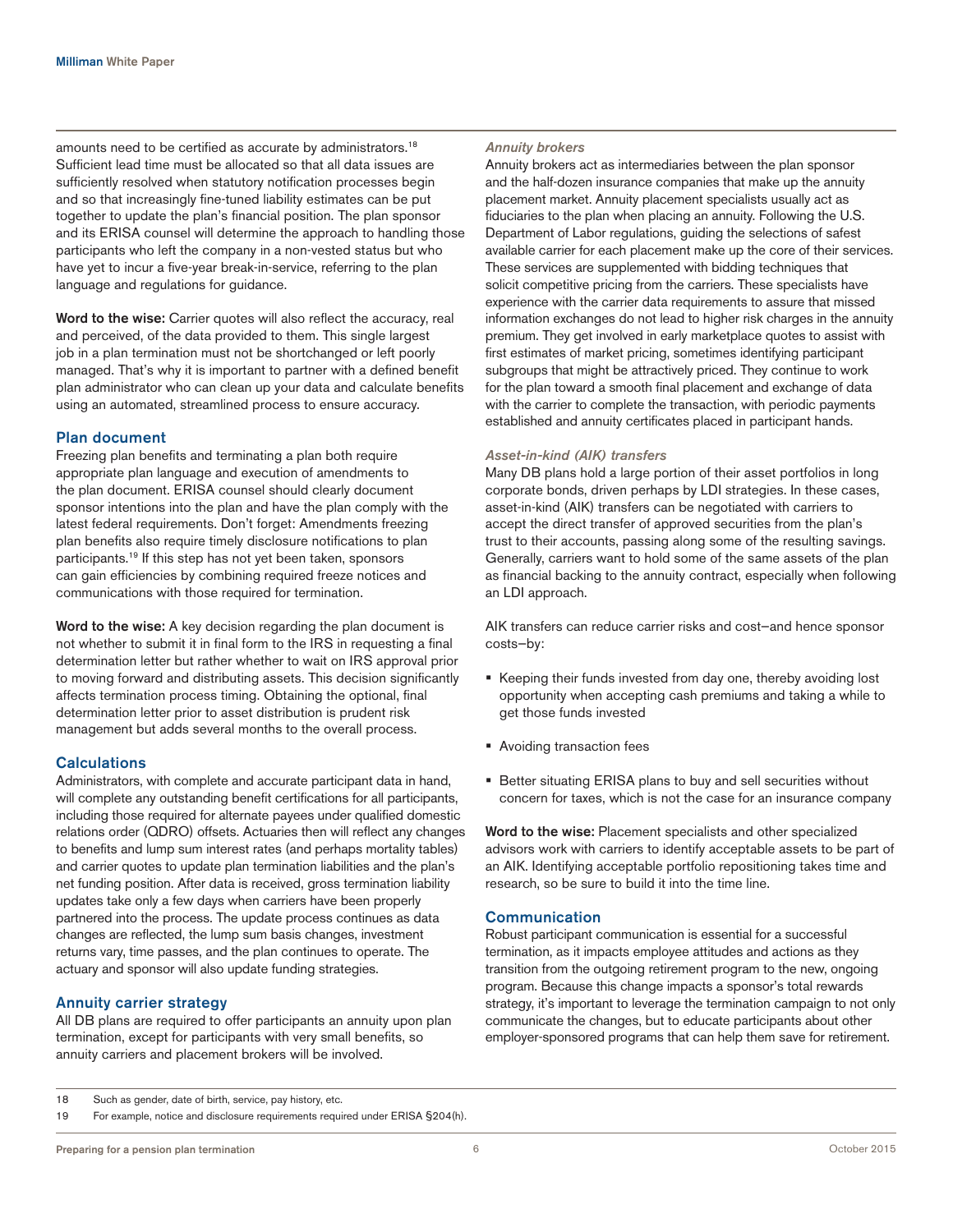Converting regulatory "model" notices into engaging, user-friendly communication takes a seasoned professional. All materials should align with human resources and benefit department branding efforts. Call center resources should be in place and prepared to handle the influx of participant questions. In addition to print media and employee meetings, the employee base may respond well to other technologybased communication methods integrated into the strategy.

#### Standard termination process

More than one federal agency is involved in the plan termination process, but the PBGC has the single greatest involvement. Strict procedures and time frames are regulated, along with model notices. Under a standard termination, the plan sponsor commits to funding all accrued benefits under the plan.

The termination process usually takes 12 to 18 months from start to finish, assuming the sponsor commits to fully fund the plan, data is clean and complete, and the plan is already hard frozen.

*However, the process can be shortened to five months with some bundling of notices and filings and if the plan sponsor and counsel decide to distribute assets without waiting to receive the IRS determination letter.*

Note that the plan sponsor can stop the process at any time.

## If IRS determination letter requested

The process shown in Figure 5 assumes that plan has already been frozen and the plan sponsor has requested an IRS determination letter.

# **FIGURE 5: TERMINATING A PENSION PLAN**